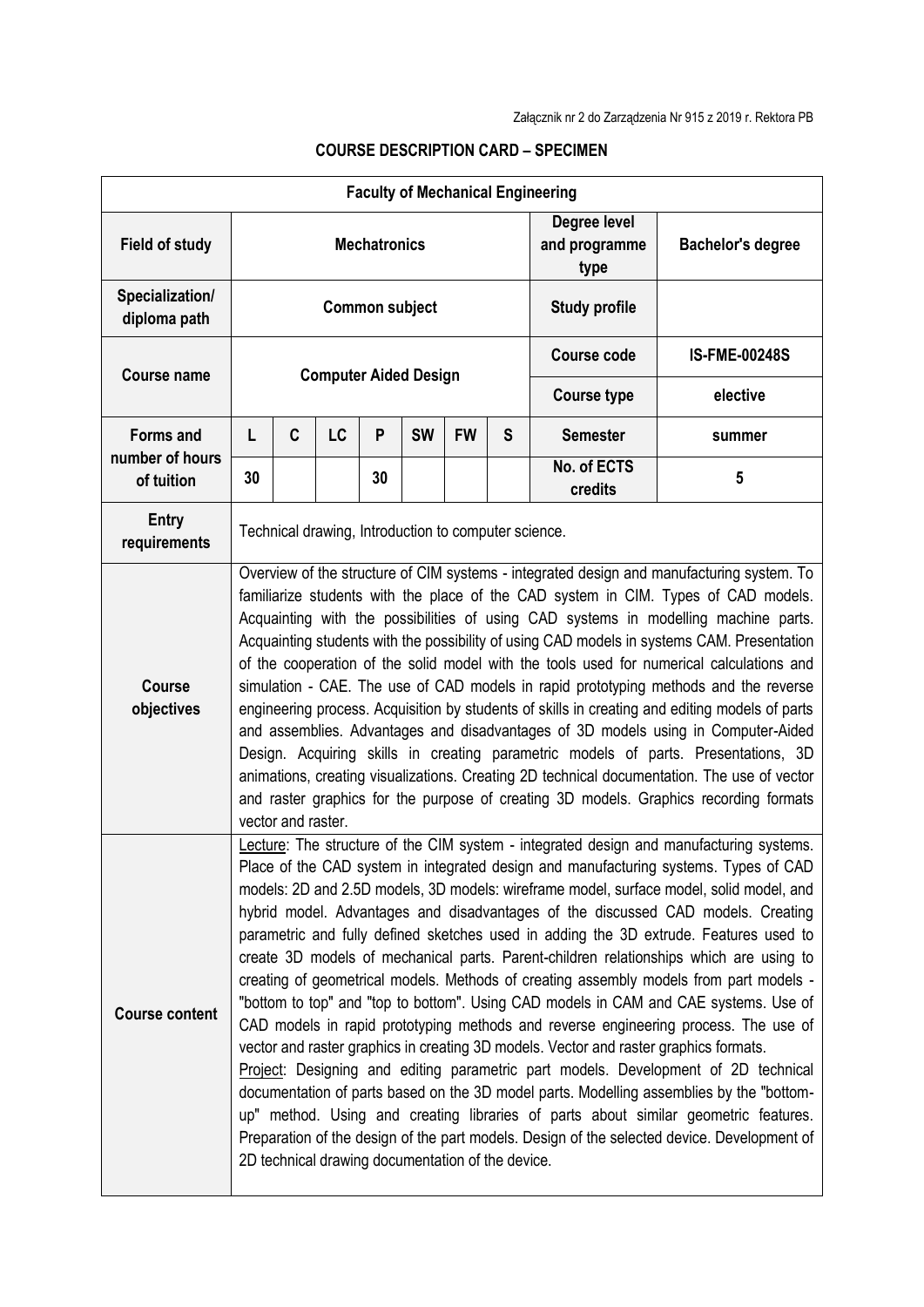| <b>Teaching</b><br>methods       | Information and problematic lecture; design exercises.                                                                                    |                        |  |  |  |  |  |  |
|----------------------------------|-------------------------------------------------------------------------------------------------------------------------------------------|------------------------|--|--|--|--|--|--|
| <b>Assessment</b><br>method      | Lecture: two tests.<br>Project: test, assessment of completed projects, current work progress, discussions, and<br>activities on classes. |                        |  |  |  |  |  |  |
| Symbol of<br>learning<br>outcome | Reference to the<br>learning outcomes for<br><b>Learning outcomes</b><br>the field of study                                               |                        |  |  |  |  |  |  |
| LO1                              | Know and classifies types of CAD models.                                                                                                  | M1_W02                 |  |  |  |  |  |  |
| <b>LO2</b>                       | Has knowledge of the possibility of using CAD models in<br>manufacturing and numerical calculations of structural strength.               | M1_W02 M1_W03          |  |  |  |  |  |  |
| LO <sub>3</sub>                  | Has knowledge of the possibility of using CAD models in in rapid<br>prototyping methods and reverse engineering process.                  | M1_W02                 |  |  |  |  |  |  |
| <b>LO4</b>                       | Can edit 3D models of mechanical parts.                                                                                                   | M1_U07 M1_U01          |  |  |  |  |  |  |
| LO <sub>5</sub>                  | Can make 3D assembly model based on the part models.                                                                                      | M1_U07 M1_U01          |  |  |  |  |  |  |
| LO <sub>6</sub>                  | Can determine the physical properties of solid 3D models.                                                                                 | M1_U07                 |  |  |  |  |  |  |
| LO <sub>7</sub>                  | Can develop 2D documentation of mechanical parts based on a<br>3D model.                                                                  | M1_U07 M1_U03          |  |  |  |  |  |  |
| LO <sub>8</sub>                  | Is aware of the need for further education.                                                                                               | M1_K01                 |  |  |  |  |  |  |
| Symbol of                        |                                                                                                                                           | Type of tuition during |  |  |  |  |  |  |
| learning                         | Methods of assessing the learning outcomes                                                                                                | which the outcome is   |  |  |  |  |  |  |
| outcome                          |                                                                                                                                           | assessed               |  |  |  |  |  |  |
| LO1                              | Lecture: two tests.                                                                                                                       | L                      |  |  |  |  |  |  |
| LO <sub>2</sub>                  | Lecture: two tests.                                                                                                                       | L                      |  |  |  |  |  |  |
| LO <sub>3</sub>                  | Lecture: two tests.                                                                                                                       | L                      |  |  |  |  |  |  |
| LO4                              | Project: test, evaluation of completed projects, ongoing work<br>progress, discussions and activity in the classroom.                     | P                      |  |  |  |  |  |  |
| LO <sub>5</sub>                  | Project: evaluation of completed projects, ongoing work progress,<br>discussions and activity in the classroom.                           | P                      |  |  |  |  |  |  |
| LO <sub>6</sub>                  | Project: test, evaluation of completed projects, ongoing work<br>progress, discussions and activity in the classroom.                     | P                      |  |  |  |  |  |  |
| LO <sub>7</sub>                  | Project: evaluation of completed projects, ongoing work progress,<br>discussions and activity in the classroom.                           | P                      |  |  |  |  |  |  |
| LO <sub>8</sub>                  | Project: evaluation of completed projects, ongoing work progress,<br>discussions and activity in the classroom.                           | P                      |  |  |  |  |  |  |
|                                  | Student workload (in hours)                                                                                                               | No. of hours           |  |  |  |  |  |  |
|                                  | Participation in lectures                                                                                                                 | 30                     |  |  |  |  |  |  |
|                                  | Participation in design classes                                                                                                           | 30                     |  |  |  |  |  |  |
|                                  | Preparation to pass the lecture                                                                                                           | 23                     |  |  |  |  |  |  |
| <b>Calculation</b>               | Preparation for project tasks                                                                                                             | 29                     |  |  |  |  |  |  |
|                                  | Performing design tasks                                                                                                                   | 12                     |  |  |  |  |  |  |
|                                  | Preparation for completing design tasks                                                                                                   | 9                      |  |  |  |  |  |  |
|                                  | Participation in consultations                                                                                                            | 4                      |  |  |  |  |  |  |
|                                  | <b>TOTAL:</b>                                                                                                                             | 137                    |  |  |  |  |  |  |
|                                  | <b>Quantitative indicators</b>                                                                                                            | <b>HOURS</b><br>No. of |  |  |  |  |  |  |